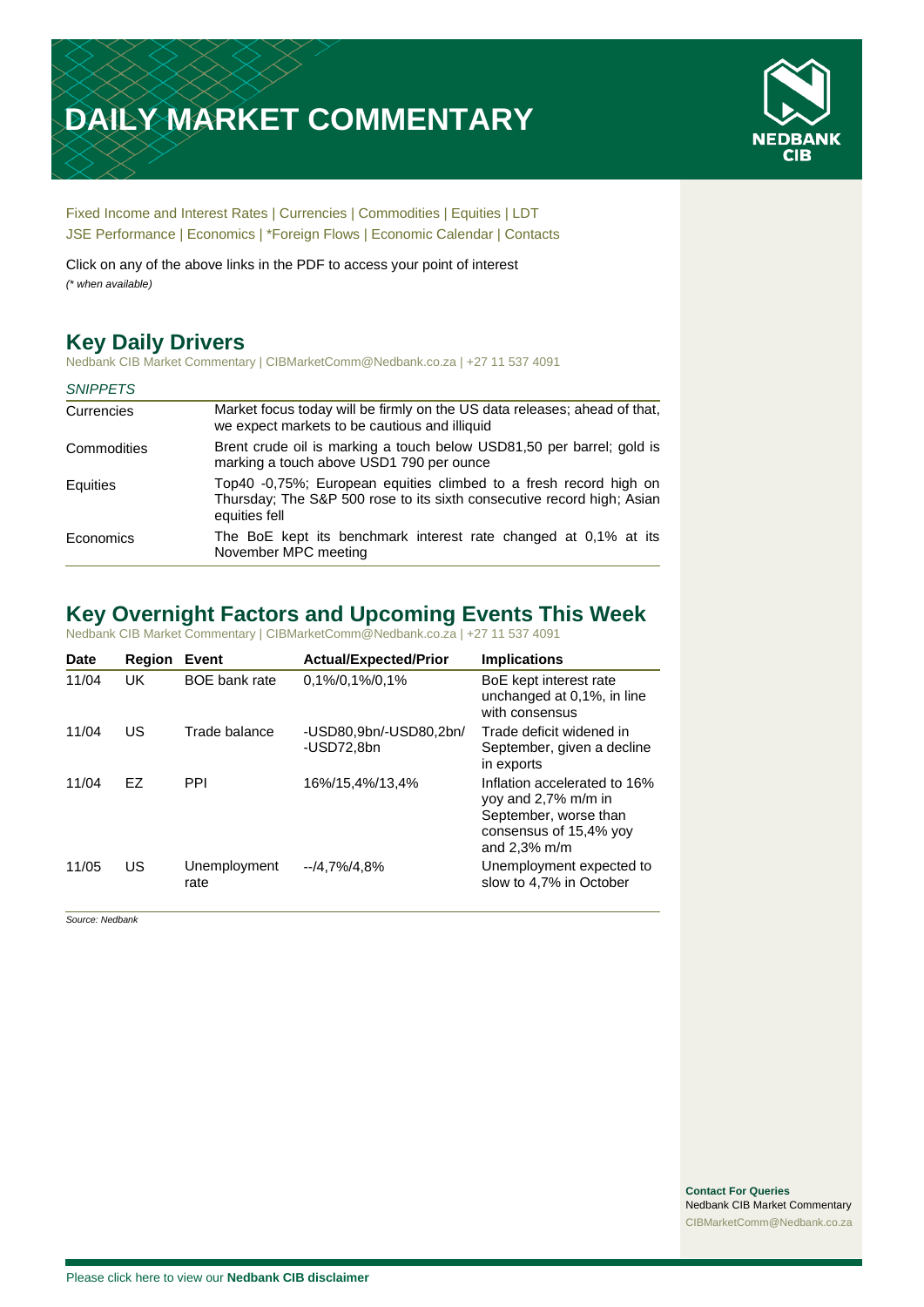### <span id="page-1-0"></span>**Fixed Income and Interest Rates**

Bond flow sales |+2711 535 4021 | Corporate Money Markets | +2711 535 4007 | Business Bank Money Markets | +2711 535 4006

| <b>Bonds</b>                                                                                                                                                          | <b>Last price</b>                                                                                 | Δ<br>1d                                                                        | Δ<br><b>MTD</b>                                                                       | Δ<br><b>YTD</b>                                                                              | Δ<br>12Month                                                                                    | <b>MTD</b> trend                               |
|-----------------------------------------------------------------------------------------------------------------------------------------------------------------------|---------------------------------------------------------------------------------------------------|--------------------------------------------------------------------------------|---------------------------------------------------------------------------------------|----------------------------------------------------------------------------------------------|-------------------------------------------------------------------------------------------------|------------------------------------------------|
|                                                                                                                                                                       | %                                                                                                 | bps                                                                            | bps                                                                                   | bps                                                                                          | bps                                                                                             |                                                |
| R2023-1,3 yrs<br>R186-5,1 yrs<br>R2030-8,2 yrs<br>R2048-26,3 yrs<br>US 10 yr<br><b>UK 10 yr</b><br>German 10 yr                                                       | 5,42<br>8,12<br>9,51<br>10,72<br>1,54<br>0,94<br>$-0,22$                                          | $-0,05$<br>0,45<br>$-0,40$<br>0,60<br>0,81<br>$-13,10$<br>$-5,60$              | $-14,15$<br>$-5,95$<br>$-11,00$<br>$-11,00$<br>$-1,79$<br>$-9,00$<br>$-11,80$         | 90,35<br>144,85<br>77,60<br>$-8,30$<br>62,12<br>74,70<br>34,50                               | 123,75<br>133,95<br>54,10<br>$-67,80$<br>77,31<br>73,70<br>41,40                                | ψ<br>ψ<br>ψ<br>ψ<br>ψ<br>ψ<br>ψ                |
| Japan 10 yr                                                                                                                                                           | 0,06                                                                                              | $-0,90$                                                                        | $-3,50$                                                                               | 4,30                                                                                         | 4,20                                                                                            | ψ                                              |
| <b>Money Market</b>                                                                                                                                                   | Last price                                                                                        | Δ<br>1d                                                                        | Δ<br><b>MTD</b>                                                                       | Δ<br><b>YTD</b>                                                                              | Δ<br>12Month                                                                                    | <b>MTD</b> trend                               |
| SA repo rate<br>SA prime rate<br>SA CPI (MTD = previous month)<br>SA 3m JIBAR<br>SA 3m NCD<br>SA 6m NCD<br>SA 12m NCD<br>US 3m LIBOR<br>UK 3m LIBOR<br>Japan 3m LIBOR | $\frac{9}{20}$<br>3,50<br>7,00<br>5,00<br>3,68<br>3,68<br>4,45<br>5,35<br>0,14<br>0,23<br>$-0,08$ | bps<br>0,00<br>0,00<br>0,00<br>0,00<br>2,50<br>0,00<br>$-0,53$<br>0,21<br>0,12 | bps<br>0,00<br>0,00<br>10,00<br>0,00<br>0,00<br>5,00<br>10,00<br>0,75<br>0,06<br>0,23 | bps<br>0,00<br>0,00<br>190,00<br>4,10<br>5,00<br>57,50<br>127,50<br>$-9,86$<br>20,34<br>0,18 | bps<br>0,00<br>0,00<br>200,00<br>35,00<br>35,00<br>107,50<br>185,00<br>$-8,50$<br>18,44<br>2,20 | ۰<br>٠<br>۸<br>٠<br>۰<br>۸<br>۸<br>φ<br>۸<br>φ |
| Source: Bloomberg & Nedbank CIB                                                                                                                                       | Time                                                                                              |                                                                                | 2021/11/05 07:06                                                                      |                                                                                              |                                                                                                 |                                                |

| <b>FRAs and Swaps</b>            | Last price     | Δ<br>1d  | Δ<br><b>MTD</b> | Δ<br><b>YTD</b> | Δ<br>12Month | <b>MTD</b> trend |
|----------------------------------|----------------|----------|-----------------|-----------------|--------------|------------------|
|                                  | $\frac{9}{20}$ | bps      | bps             | bps             | bps          |                  |
| 3X6 FRA                          | 4,34           | 0,00     | 0,00            | 103,00          | 124,50       | ۰                |
| 6X9 FRA                          | 4,81           | 0,00     | 4,00            | 3,00            | 4,00         | ۸                |
| 9X12 FRA                         | 5,46           | 0,00     | $-7,00$         | 213,50          | 233,00       | ψ                |
| 18X21 FRA                        | 6,64           | 0,00     | $-14,00$        | 285,50          | 308,00       | ψ                |
| SA 2yr Swap                      | 5,46           | $-0,50$  | $-8,90$         | 191,00          | 214,60       | ψ                |
| SA 3yr Swap                      | 6,01           | $-13,25$ | $-10,00$        | 210,00          | 226,00       | ψ                |
| SA 5yr Swap                      | 6,70           | $-15,00$ | $-14,75$        | 195,00          | 196,00       | ψ                |
| SA 10yr Swap                     | 7,78           | $-12,50$ | $-11,50$        | 118,00          | 84,50        | ψ                |
| SA 15yr Swap                     | 8,26           | $-7,00$  | $-10,50$        | 80,50           | 37,50        | J                |
|                                  |                |          |                 |                 |              |                  |
|                                  |                |          |                 |                 |              |                  |
|                                  |                | Δ        | Δ               | Δ               | $\Delta$     | <b>MTD</b> trend |
| <b>Spreads</b>                   | Last price     | 1d       | <b>MTD</b>      | <b>YTD</b>      | 12Month      |                  |
|                                  | $\frac{9}{20}$ | bps      | bps             | bps             | bps          |                  |
| 2v10v                            | $-2,31$        | 12,00    | 2,60            | 73,00           | 130,10       | ۸                |
| 3v10y                            | $-1,77$        | $-0,75$  | 1,50            | 92,00           | 141,50       | ♠                |
| R2030-R2023                      | 4,09           | $-0,35$  | 3,15            | $-12,75$        | $-69,65$     | ۸                |
| R2048-R2030                      | 1,21           | 1,00     | $-0,00$         | $-85,90$        | $-121,90$    | ψ                |
| 5y-R2030                         | $-2,81$        | $-14,60$ | $-3,75$         | 117,40          | 141,90       | ψ                |
| 10y-R2030                        | $-1,74$        | $-12,10$ | $-0,50$         | 40,40           | 30,40        | ψ                |
| 15y-R2030                        | $-1,26$        | $-6,60$  | 0,50            | 2,90            | $-16,60$     | ۸                |
| SA 5yr CDS spread - basis points | 202,50         |          | $-10,00$        | $-5,50$         | $-54,50$     | V                |

#### **US 10 Year Yield SA 10 Year Yield**



*Source: Bloomberg, Nedbank Source: Bloomberg, Nedbank*

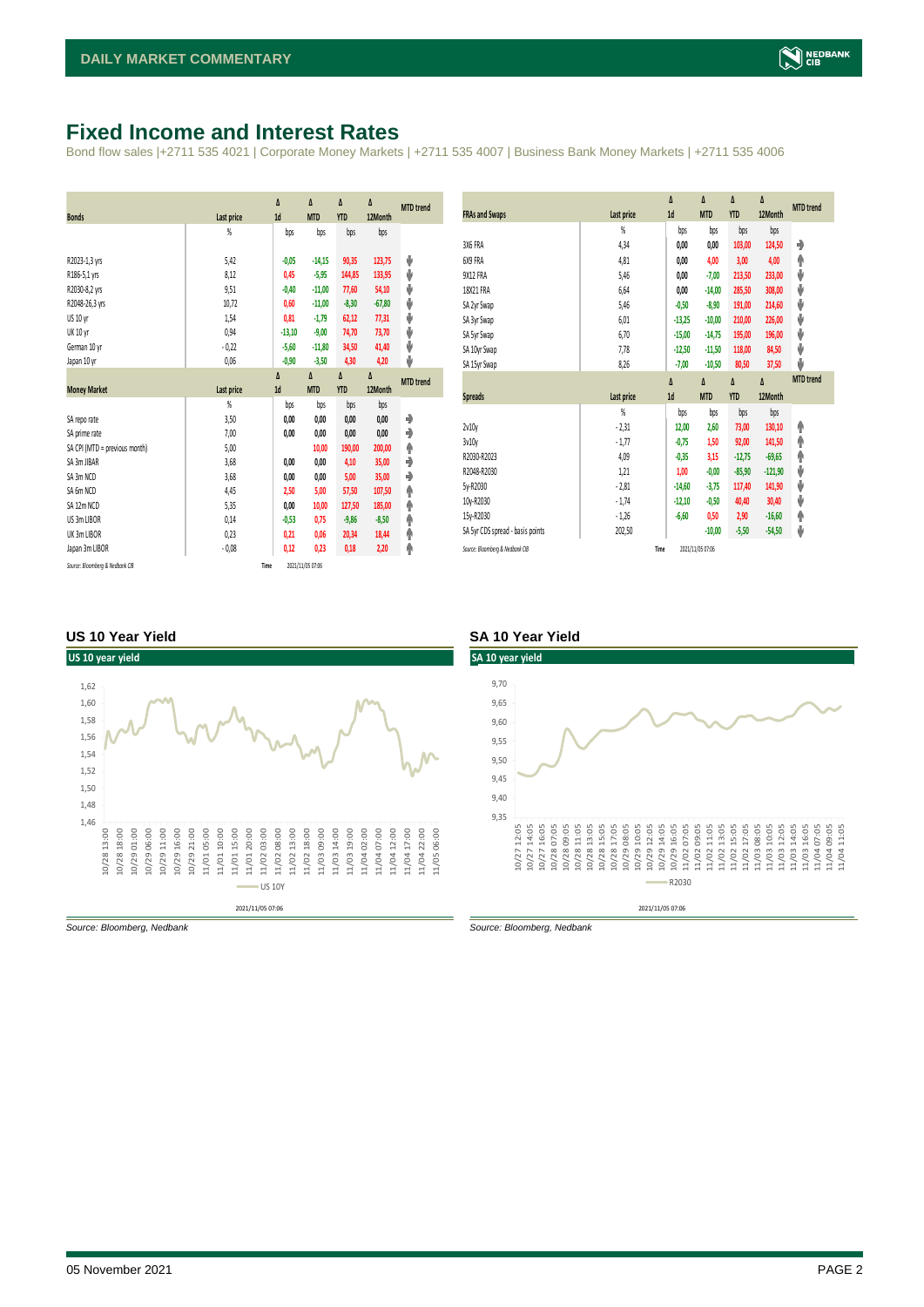

### <span id="page-2-0"></span>**Currencies**

Business Banking FX | +27 11 535 4003 | Corporate FX | +2711 535 4002 | Institutional FX | +011 535 4002

- On Thursday, the local trading session got underway with the rand trading around the 15,2800 level. Although the improved levels in the local unit did prove attractive to USD buyers initially, this demand was short-lived and thereafter, the rand traded steadily firmer to reach a best level of 15,1450, ending the session close to those lows. In the overnight sessions, the rand relinquished some of yesterday's gains and is currently trading at 15,2350, the EURZAR is trading at 17,6030 and the GBPZAR is at 20,5585.
- The international markets saw the major currency pairs drift lower on the day. The EURUSD traded from a high of 1,1616 to 1,1530; this morning, it is currently trading at 1,1555. The GBPUSD is currently trading at 1,3494, having traded just short of the 1,3700 level yesterday. Gold encountered buying interest, which saw it trade from an opening level around 1 775,50 to the current levels at 1 795,85.
- Data releases scheduled for today: locally, we have gross and nett reserves releases; from Europe, we have German industrial production and Eurozone retail sales; and from the US, we have non-farm payrolls, manufacturing payrolls, unemployment, average hourly earnings and the participation rate.
- The rand yesterday posted steady gains for much of the session; this morning, it has lost some ground, but it remains in positive territory. Market focus today will be firmly on the US data releases and, as a result, the markets are likely be cautious ahead of that event.

| <b>Majors</b>                   | Last price | X <sub>A</sub><br>$-1d$ | X <sub>A</sub><br><b>MTD</b> | $\%$ $\Lambda$<br><b>YTD</b> | $% \Lambda$<br>12Month | <b>MTD</b> trend | <b>USD trend</b>    |
|---------------------------------|------------|-------------------------|------------------------------|------------------------------|------------------------|------------------|---------------------|
| GBPUSD                          | 1.35       | $-0.02$                 | $-1.35$                      | $-1,27$                      | 2.65                   | ÷                | USD strength        |
| <b>EURUSD</b>                   | 1.16       | 0.02                    | $-0,02$                      | $-5,40$                      | $-2,28$                | ÷                | USD strength        |
| <b>USDJPY</b>                   | 113,67     | $-0.08$                 | $-0,25$                      | $-9,17$                      | 8,96                   | J                | <b>USD</b> weakness |
| <b>USDAUD</b>                   | 1,35       | 0,06                    | 1,65                         | 4,02                         | $-1,52$                | ۸                | USD strength        |
|                                 |            | $\chi_{\Delta}$         | X <sub>A</sub>               | $% \Delta$                   | $% \Delta$             | <b>MTD</b> trend | <b>ZAR trend</b>    |
| <b>Rand crosses</b>             | Last price | $-1d$                   | <b>MTD</b>                   | <b>YTD</b>                   | 12Month                |                  |                     |
| <b>USDZAR</b>                   | 15,23      | 0.10                    | $-0.06$                      | 3,53                         | $-2,98$                | ÷                | ZAR strength        |
| GBPZAR                          | 20,56      | 0.06                    | $-1.50$                      | 2,28                         | $-0,34$                | v                | ZAR strength        |
| <b>EURZAR</b>                   | 17,60      | 0.10                    | 0.01                         | $-1,98$                      | $-5,40$                | ٠                | ZAR weakness        |
| AUD7AR                          | 11,27      | 0.05                    | $-1.70$                      | $-0,34$                      | $-1.42$                | U                | ZAR strength        |
| ZARJPY                          | 7,46       | $-0,18$                 | $-0,11$                      | 5,83                         | 11,58                  | u                | ZAR weakness        |
|                                 |            | X <sub>A</sub>          | X <sub>A</sub>               | $\%$ $\Lambda$               | $% \Delta$             | <b>MTD</b> trend | ZAR trend           |
| <b>African FX</b>               | Last price | $-1d$                   | <b>MTD</b>                   | <b>YTD</b>                   | 12Month                |                  |                     |
| ZARMWK (Malawian kwacha)        | 53,82      | 0,28                    | 1,03                         | 2,44                         | 10,77                  | ۸                | ZAR strength        |
| ZARBWP (Botswana pula)          | 0.75       | 0.99                    | 0.47                         | 1,83                         | 5.00                   | ٨                | ZAR strength        |
| ZARKES (Kenyan shilling)        | 7,33       | 1.58                    | 0.55                         | $-1,36$                      | 6,47                   | ٨                | ZAR strength        |
| ZARMUR (Mauritian rupee)        | 2,83       | $-0,44$                 | 0,49                         | 4,68                         | 9,87                   | ٠                | ZAR strength        |
| ZARNGN (Nigerian naira)         | 27,19      | 1.56                    | 0.37                         | 0.42                         | 11.16                  | ٨                | ZAR strength        |
| ZARGHS (Ghanian cedi)           | 0,40       | $-0,10$                 | 0.07                         | 0,30                         | 7.14                   | ٠                | ZAR strength        |
| ZARZMW (Zambian kwacha)         | 1,14       | $-0,44$                 | 0.60                         | $-26.75$                     | $-15.41$               | ٠                | ZAR strength        |
| ZARMZN (Mozambican metical)     | 4,20       | $-0,21$                 | $-0.01$                      | $-21,40$                     | $-11,39$               | ı                | ZAR weakness        |
|                                 |            | X <sub>A</sub>          | X <sub>A</sub>               | $% \Delta$                   | $% \Delta$             | <b>MTD</b> trend | <b>USD trend</b>    |
| <b>Emerging Market FX</b>       | Last price | $-1d$                   | <b>MTD</b>                   | <b>YTD</b>                   | 12Month                |                  |                     |
| <b>USDBRL (Brazilian Real)</b>  | 5.60       | 0.90                    | $-0.59$                      | 7.23                         | $-1.09$                | ı                | USD weakness        |
| USDTRY (Turkish Lira)           | 9,72       | 0.14                    | 1.14                         | 23,43                        | 13.32                  | ٠                | USD strength        |
| <b>USDMXN (Mexican Peso)</b>    | 20,57      | 0,14                    | 0.05                         | 3,20                         | $-0,65$                | Α                | USD strength        |
| <b>USDINR</b> (Indian Rupee)    | 74,46      | $-0,30$                 | $-0,56$                      | 1,87                         | 0,07                   | v                | USD weakness        |
| <b>USDRUB (Russian Ruble)</b>   | 71.76      | 0.29                    | 1.15                         | $-3,69$                      | $-10.59$               | Φ                | USD strength        |
| Source: Bloomberg & Nedbank CIB | Time       |                         | 2021/11/05 07:06             |                              |                        |                  |                     |

• Possible trading range for the rand today: 15,0000 to 15,5000

*\*Please note that the sign on the % change reflects the change on the headline number. The narrative indicates the trend direction over the month. For trade in any of these currencies, contact our FX dealing desks*



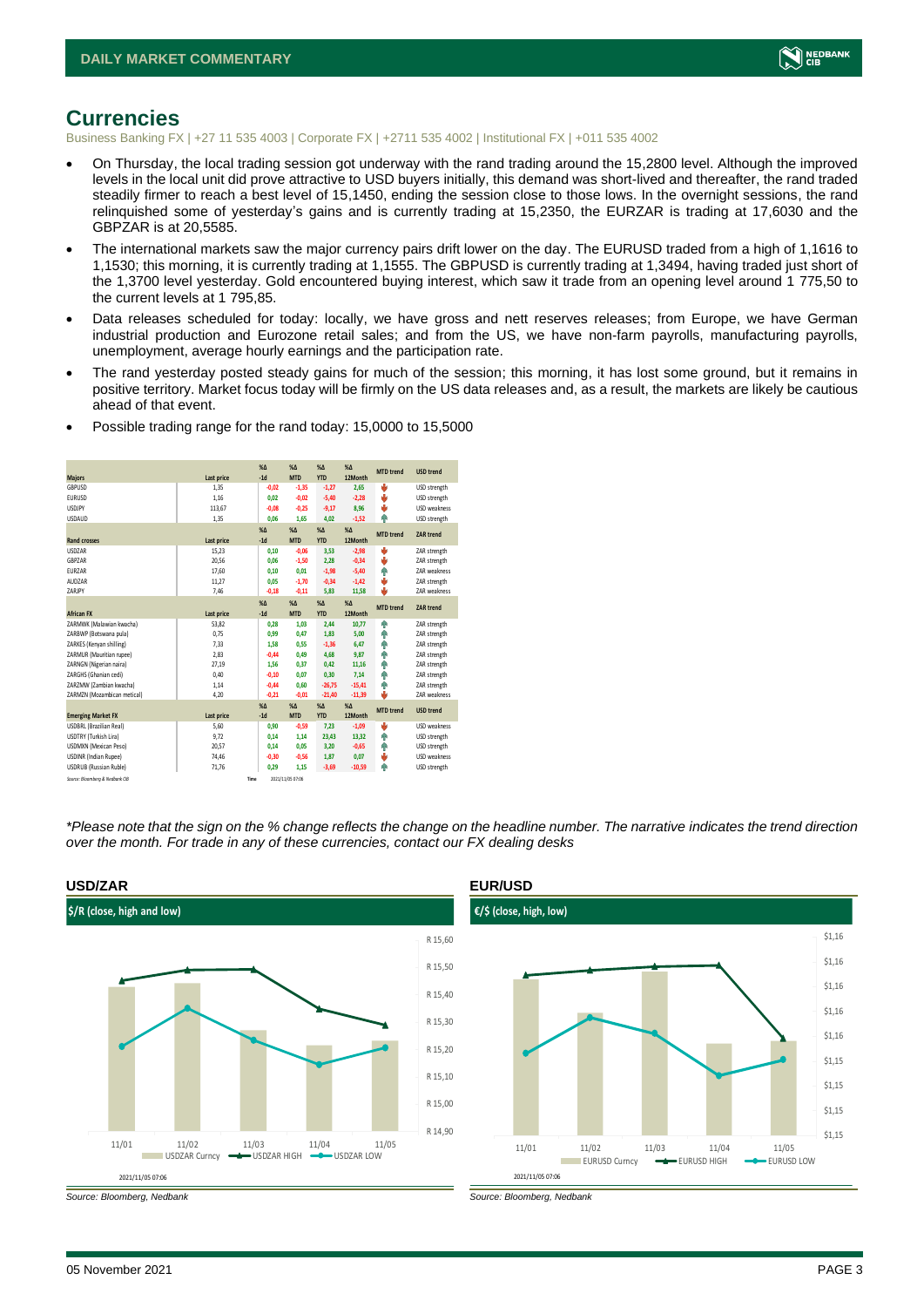# <span id="page-3-0"></span>**Commodities**

Nedbank CIB Market Commentary | CIBMarketComm@Nedbank.co.za | +27 11 537 4091| +27 11 535 4038

- Despite OPEC+ leaving its production quotas and output unchanged, benchmark crude oil did retreat further, although some of those losses have been recovered this morning. Brent crude oil is marking a touch below USD81,50 or R1 240 per barrel.
- Gold is marking a touch above USD1 790 per ounce while PGMs are also better bid. Iron ore prices, however, remain better offered with the benchmark contract in China trading just over 3 505 lower.

| <b>Commodities</b>              | Last price    | $%$ $\Delta$<br>$-1d$ | %Δ<br><b>MTD</b> | $%$ $\Delta$<br><b>YTD</b> | $%$ $\Delta$<br>12Month | <b>MTD</b> trend |
|---------------------------------|---------------|-----------------------|------------------|----------------------------|-------------------------|------------------|
| Brent near future (\$)          | 81,27         | 0,91                  | $-3,69$          | 56,89                      | 98,56                   | ψ                |
| WTI crude (\$)                  | 79,60         | 1,00                  | $-4,75$          | 64,06                      | 105,21                  | Ŵ                |
| Gold spot (\$)                  | 1796,82       | 0,27                  | 0,75             | $-5,35$                    | $-7,84$                 | Ĥ                |
| Platinum spot (\$)              | 1036.70       | 0,77                  | 1,42             | $-3,30$                    | 15,60                   | q,               |
| SA white maize spot (R)         | 3 3 5 3 , 0 0 | $-0,47$               | 0,12             | 1,09                       | $-2,56$                 | Ĥ                |
| Source: Bloomberg & Nedbank CIB |               | Time                  | 2021/11/05 07:06 |                            |                         |                  |



*Source: Bloomberg, Nedbank*



#### **Platinum vs. Gold Brent Crude vs. West Texas Intermediate**



*Source: Bloomberg, Nedbank Source: Bloomberg, Nedbank*

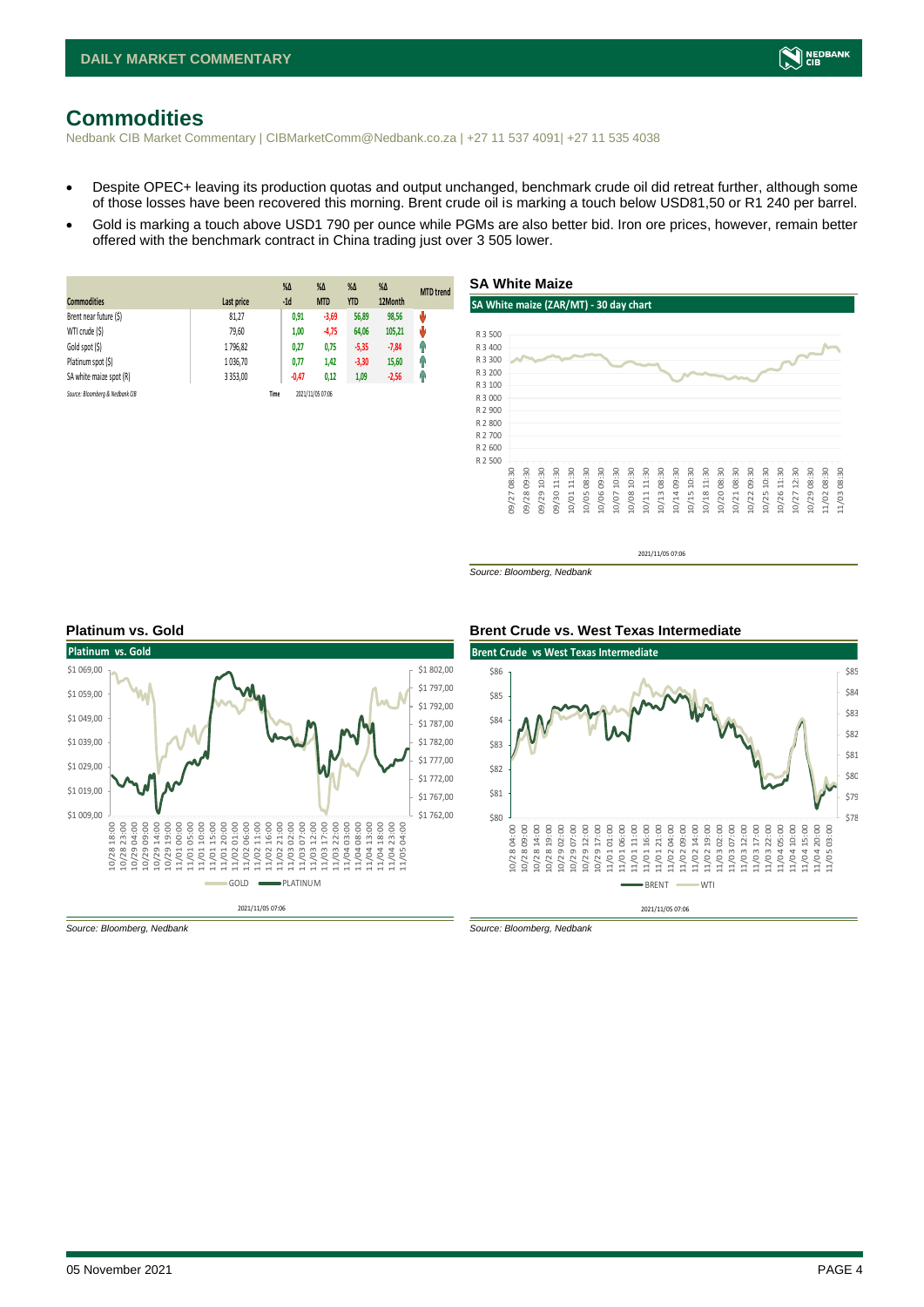# <span id="page-4-0"></span>**Equities**

Cash equities | +2711 535 4030/31

#### **South Africa**

• Top40 -0,75%; started the day on a +ve note after the Fed meeting, but we saw a reversal in the afternoon. Diversified miners continue to underperform, BHP -2,5%; plats outperformed with IMP +3,3%. Property plays were better bid +1,23%; rerating in the sector ongoing, HYP +2%, VKE +4,4%. Banks closed +0,7%, well off their highs. Retailers were better bid for choice, MSM +4,31% and +20% in five days, TRU 1Q update disappointed closing -3,5%. On the telcos front, MTN +6,71%; after a great set of numbers with great local performance.

#### **UK/Europe**

• European equities climbed to a fresh record high on Thursday after the Federal Reserve and the Bank of England reassured investors they are not in a rush to raise interest rates, while another round of strong corporate earnings added to risk appetite. The Stoxx 600 index was up 0,4% as of 12:30 pm in London, extending its gains into a sixth day, set for the longest winning streak since mid-June. In the UK, the FTSE 100 index also rose 0,4% after the Bank of England's decision to keep rates at rock bottom, despite mounting inflation risks. Energy and real estate led gains in Europe, with Alstria Office REIT-AG jumping as much as 20% after Brookfield Asset Management Inc offered to buy all shares in the real estate investment trust it does not already own. Chemicals underperformed, weighed down by a 7% drop in Lanxess AG shares after the company projected full fiscal-year EBITDA at the low end of its guidance range.

#### **USA**

• The S&P 500 rose to its sixth consecutive record high, boosted by Federal Reserve Chair Jerome Powell's comments that officials will be patient on rate hikes, and ahead of jobs data for October due Friday morning. The benchmark gauge climbed by 0,4%, as the information technology and consumer discretionary sectors led gains, while the financials and real estate groups slipped. The blue-chip Dow Jones Industrial Average slipped by 0,1%, and the tech-heavy Nasdaq 100 advanced by 1,3% for its longest winning streak this year. On the economic front, Thursday's weekly jobless data showed initial claims falling for the fifth consecutive week to 269 000. US productivity fell by the most since 1981 in the third quarter, reflecting a pullback in economic growth and increased hours worked.

#### **Asia**

• Asian equities fell as a slide in bond yields globally and a decline in Hong Kong-listed tech shares weighed on sentiment. The MSCI Asia Pacific Index slid as much as 0,5%, led lower by consumer discretionary and communication shares. Alibaba and Tencent were the biggest drags as they each fell more than 2%, with analysts accessing earnings outlooks ahead of the companies' quarterly results announcements later this month.

|                                 |              | $\%$ $\Delta$ | $\%$ $\Delta$    | $\%$ $\Delta$ | $\%$          | 2020        |                  |
|---------------------------------|--------------|---------------|------------------|---------------|---------------|-------------|------------------|
| <b>Developed Markets</b>        | Last price   | $-1d$         | <b>MTD</b>       | <b>YTD</b>    | 12Month       | Performance | <b>MTD</b> trend |
| Dow Jones                       | 36 124.23    | $-0.09$       | 0,85             | 18,03         | 27,24         | 22,34       | A                |
| Nasdaq                          | 15 940,31    | 0,81          | 2,85             | 23,68         | 34,05         | 35,23       | Α                |
| S&P 500                         | 4680,06      | 0,42          | 1,62             | 24,60         | 33,32         | 28,88       | A                |
| DJ Eurostoxx 50                 | 4333,34      | 0,55          | 1,95             | 21,98         | 34,76         | 25,12       | Α                |
| DAX                             | 16 029,65    | 0.44          | 2,17             | 16,84         | 27,54         | 25,22       | Α                |
| CAC                             | 6 987,79     | 0,53          | 2,31             | 25,87         | 40,20         | 26,46       | ٨                |
| <b>FTSE</b>                     | 7279,91      | 0,43          | 0,59             | 12,68         | 23,26         | 12,00       | ٨                |
| ASX200                          | 7457,30      | 0,39          | 1,82             | 13,21         | 21,46         | 13,38       | ٨                |
| Nikkei 225                      | 29 583,45    | $-0.71$       | 2,39             | 7,80          | 22,73         | 20,93       | ٨                |
| MSCI World                      | 3 2 2 4, 6 3 | 0,38          | 1,57             | 19,87         | 30,73         | 25,19       | ٨                |
|                                 |              | $\%$ $\Delta$ | $\%$ $\Delta$    | $\%$ $\Delta$ | $\%$ $\Delta$ | 2020        | <b>MTD</b> trend |
| <b>Emerging Markets</b>         | Last price   | $-1d$         | <b>MTD</b>       | <b>YTD</b>    | 12Month       | Performance |                  |
| Hang Seng                       | 24 985,05    | $-0.95$       | $-1,55$          | $-8,25$       | $-2,77$       | 9,07        | V                |
| Shanghai                        | 3518,57      | $-0,24$       | $-0,81$          | 1.31          | 5,98          | 23,72       | V                |
| Brazil Bovespa                  | 103 412,10   | $-2,09$       | $-0.09$          | $-13,11$      | 2,64          | 27,07       | V                |
| India - NSE                     | 60 067,62    | 0,49          | 1,28             | 25,79         | 45,30         | 14,38       | Α                |
| Russia Micex                    | 4 184.87     | $-0,54$       | 0.84             | 27.24         | 50.19         | 28,21       | ٨                |
| <b>MSCI Emerging</b>            | 1268,45      | 0.47          | 0.29             | $-1, 77$      | 8,77          | 15,38       | ٨                |
|                                 |              | $\%$ $\Delta$ | $\%$ $\Delta$    | $\%$ $\Delta$ | $\%$          | 2020        |                  |
| <b>SA Indices</b>               | Last price   | $-1d$         | <b>MTD</b>       | <b>YTD</b>    | 12Month       | Performance | <b>MTD</b> trend |
| <b>ISE All Share</b>            | 68 156,21    | $-0.63$       | 1,03             | 14,72         | 23,41         | 8,24        | ٨                |
| Top 40                          | 61 409,93    | $-0.75$       | 0,99             | 12,93         | 20,97         | 8,75        | A                |
| Resi 10                         | 62 453.45    | $-1.42$       | $-0.85$          | 8.47          | 23.19         | 20.01       | V                |
| Indi 25                         | 89 103,49    | $-0,77$       | 1,84             | 14,38         | 13,87         | 8,82        | ⋔                |
| Fini 15                         | 14 287,58    | 0,32          | 2,37             | 18,47         | 40,92         | $-4,30$     | ٨                |
| Source: Bloomberg & Nedbank CIB |              | Time          | 2021/11/05 07:06 |               |               |             |                  |





*Source: Bloomberg, Nedbank*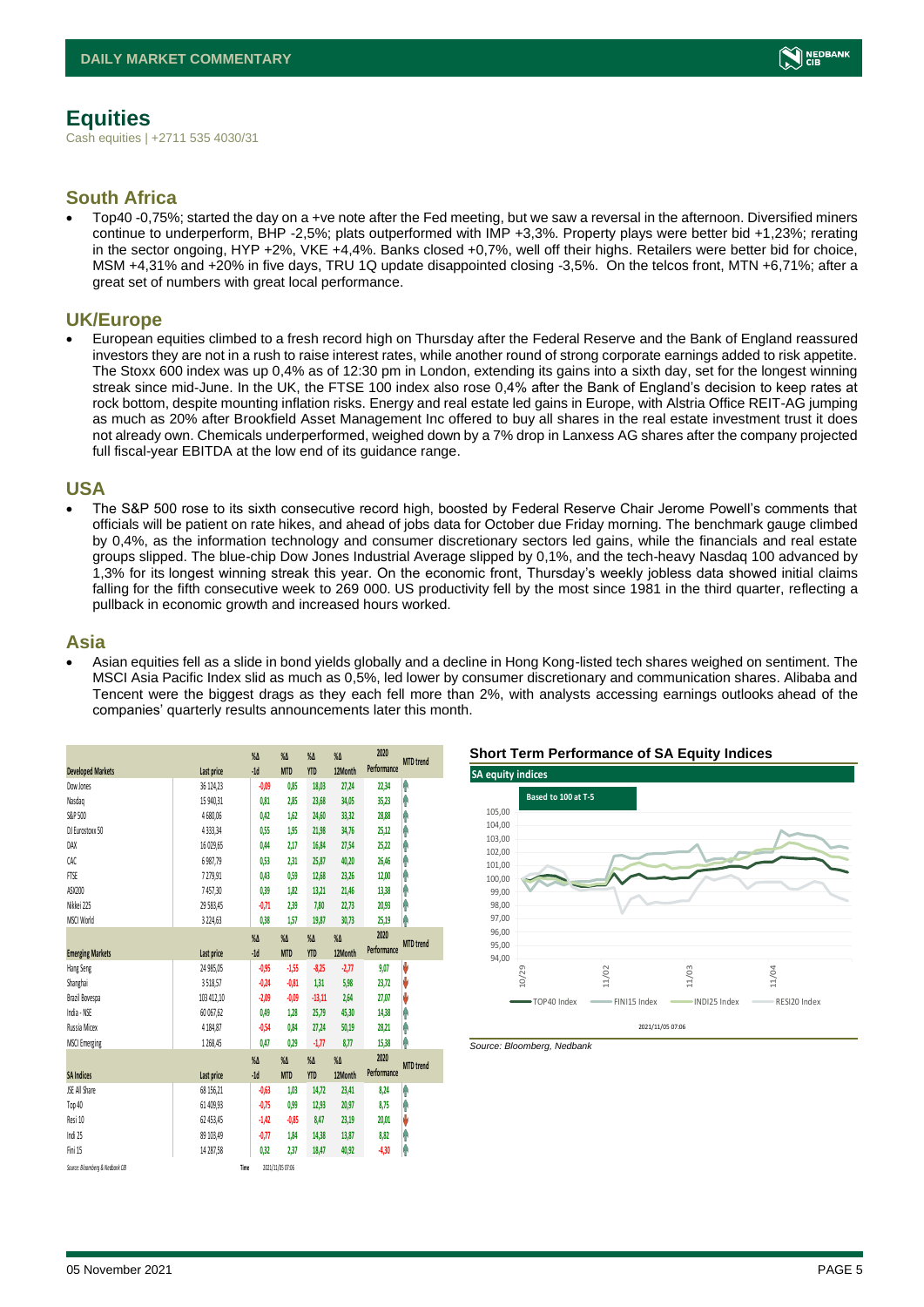# <span id="page-5-0"></span>**Last Day To Trade**

Susan Correia | Scorreia@Nedbankcapital.co.za | +27 11 295 8227

| <b>SHARE CODE</b> | <b>SHARE NAME</b>         | <b>DIVIDEND / INTEREST RATE</b> |  |  |  |  |
|-------------------|---------------------------|---------------------------------|--|--|--|--|
| 11 November 2021  |                           |                                 |  |  |  |  |
| <b>ACT</b>        | AfronCentric Inv Corp Ltd | dividend $@$ 17cps              |  |  |  |  |
| AEL               | Altron Limited A          | dividend @ 7cps                 |  |  |  |  |
| <b>AVV</b>        | Alviva Holdings Ltd       | dividend @ 29cps                |  |  |  |  |
| L4L               | Long 4 Life Ltd           | dividend @ 10cps                |  |  |  |  |
| <b>VUN</b>        | Vunani Ltd                | dividend @ 6.5cps               |  |  |  |  |

*Source: JSE*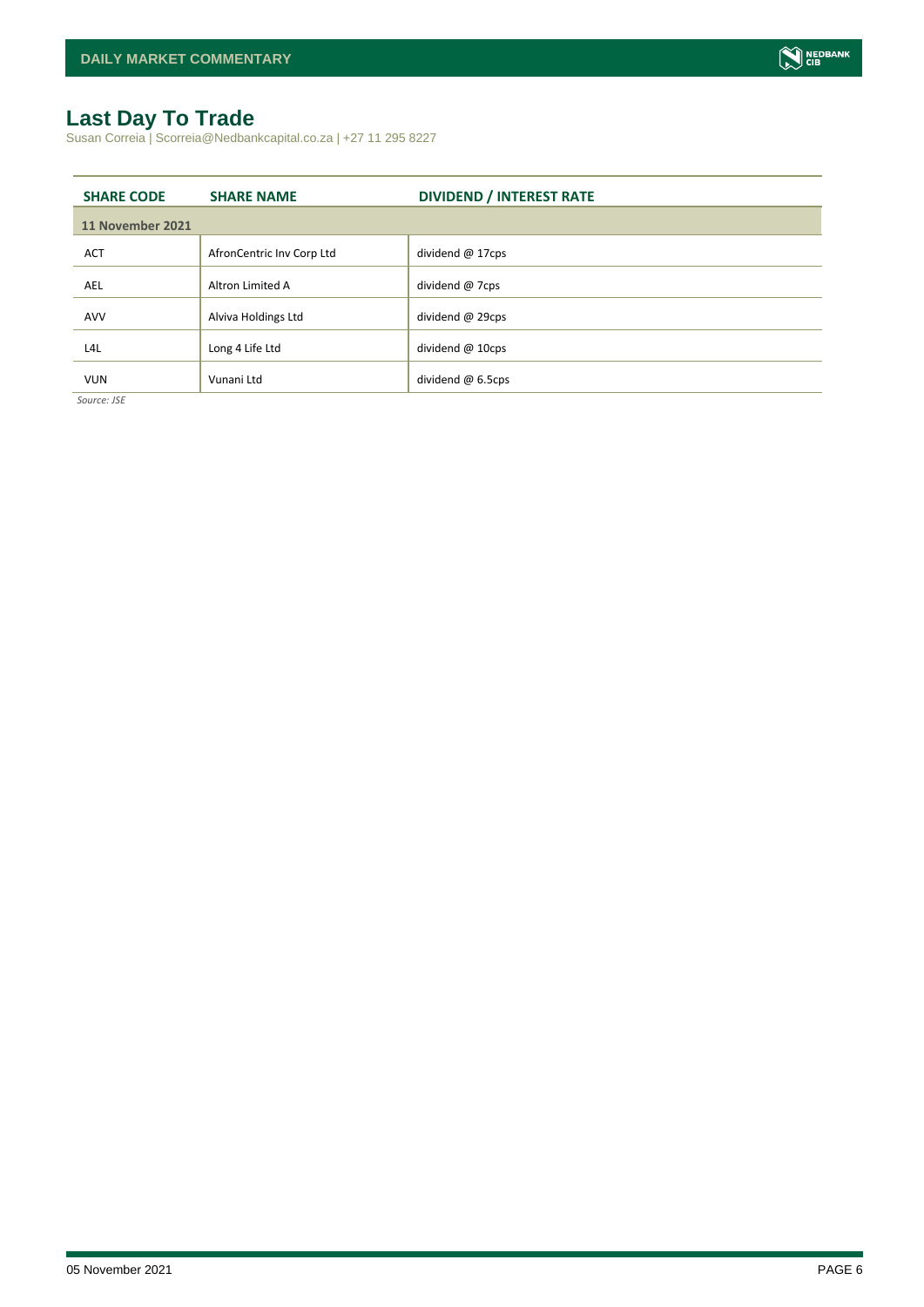# <span id="page-6-0"></span>**JSE Performance**

Nedbank CIB Market Commentary | CIBMarketComm@Nedbank.co.za | +27 11 537 4091

|                                        |            | $\%$ $\Delta$ | %Δ         | %Δ         | %Δ                              | 2020        | <b>MTD</b> trend |
|----------------------------------------|------------|---------------|------------|------------|---------------------------------|-------------|------------------|
| Top40 constituents                     | Last price | $-1d$         | <b>MTD</b> | <b>YTD</b> | 12Month                         | Performance |                  |
| 1937605D: Nedbank Group Distribut Line | #VALUE!    |               |            |            | #N/AN/A #N/AN/A #N/AN/A #N/AN/A | #VALUE!     |                  |
| ABG: Absa Group Ltd                    | 143,85     | 0,74          | 2,75       | 20,02      | 53,33                           | $-19,72$    | φ                |
| AGL: Anglo American Plc                | 564,55     | $-3,32$       | $-1,85$    | 19,03      | 50,40                           | 21,60       | V                |
| AMS: Anglo American Platinum Ltd       | 1609,41    | 3,17          | 4,28       | 18,67      | 50,91                           | 10,39       | φ                |
| ANG: Anglogold Ashanti Ltd             | 283,95     | 1,28          | $-0,47$    | $-17,10$   | $-31,91$                        | 8,22        | V                |
| APN : Aspen Pharmacare Holdings Lt     | 235,23     | $-1,69$       | $-3,30$    | 87,63      | 94,42                           | 5,16        | V                |
| BHP: Bhp Group Plc                     | 387,58     | $-2,51$       | $-3,72$    | $-0,38$    | 19,15                           | 17,98       | ψ                |
| BID: Bid Corp Ltd                      | 324,23     | $-1,21$       | $-1,10$    | 23,27      | 36,57                           | $-20,34$    | ψ                |
| BTI: British American Tobacco Plc      | 517,40     | $-3,07$       | $-3,09$    | $-5,14$    | $-1,11$                         | $-8,69$     | ψ                |
| BVT: Bidvest Group Ltd                 | 197,06     | 0,42          | 2,96       | 25,50      | 40,22                           | $-23,32$    | φ                |
| CFR : Financiere Richemont-Dep Rec     | 194,27     | $-0,42$       | 3,35       | 48,18      | 77,81                           | 19,69       | φ                |
| CLS : Clicks Group Ltd                 | 283,23     | $-1,32$       | 1,57       | 12,09      | 11,92                           | $-1,53$     | φ                |
| CPI : Capitec Bank Holdings Ltd        | 1806,11    | 3,42          | 5,82       | 26,07      | 43,04                           | $-0,94$     | φ                |
| DSY: Discovery Ltd                     | 138,79     | $-0,52$       | $-0,81$    | $-9,61$    | 20,39                           | 27,28       | ψ                |
| EXX: Exxaro Resources Ltd              | 167,55     | 0,43          | 0,18       | 24,75      | 39,06                           | 5,92        | φ                |
| FSR: Firstrand Ltd                     | 59,23      | $-0,34$       | 2,10       | 16,05      | 48,00                           | $-18,73$    | φ                |
| GFI: Gold Fields Ltd                   | 142,93     | 0,78          | $-0,27$    | 3,90       | $-26,31$                        | 43,50       | V                |
| GLN : Glencore Plc                     | 72,48      | $-4,19$       | $-3,89$    | 60,63      | 121,77                          | 7,95        | ψ                |
| GRT : Growthpoint Properties Ltd       | 13,34      | 0,38          | 2,93       | 6,13       | 17,02                           | $-43,15$    | φ                |
| IMP : Impala Platinum Holdings Ltd     | 209,52     | 3,36          | 5,82       | 3,77       | 26,81                           | 40,68       | Λ                |
| INL: Investec Ltd                      | 71,45      | $-0,25$       | 2,07       | 95,01      | 129,01                          | $-37,83$    | Λ                |
| INP: Invested Plc                      | 69,50      | $-0,98$       | 0,72       | 84,59      | 125,28                          | 0,00        | φ                |
| MCG: Multichoice Group Ltd             | 120,00     | $-0,40$       | $-1,21$    | $-10,45$   | $-12,57$                        | 15,02       | ψ                |
| MNP: Mondi Plc                         | 376,42     | $-1,60$       | $-1,10$    | 9,71       | 14,24                           | 5,16        | ψ                |
| MRP : Mr Price Group Ltd               | 212,75     | 0,20          | 6,40       | 24,67      | 53,64                           | $-6,49$     | φ                |
| MTN: Mtn Group Ltd                     | 147,59     | 6,71          | 7,75       | 145,21     | 139,24                          | $-27,03$    | φ                |
| NED : Nedbank Group Ltd                | 177,95     | 1,11          | 2,32       | 37,43      | 67,25                           | $-39,58$    | φ                |
| NPH : Northam Platinum Holdings Lt     | 248,00     | $-0,02$       | 8,42       | 18,36      | 41,31                           | 69,50       | φ                |
| NPN: Naspers Ltd-N Shs                 | 2629,32    | $-2,35$       | 1,51       | $-12,92$   | $-21,88$                        | 31,80       | φ                |
| NRP : Nepi Rockcastle Plc              | 104,44     | 0,65          | 1,99       | 11,70      | 65,88                           | $-21,25$    | φ                |
| OMU: Old Mutual Ltd                    | 14,14      | $-0,42$       | 5,99       | 38,97      | 58,73                           | $-39,52$    | φ                |
| PRX : Prosus Nv                        | 1327,09    | $-2,78$       | $-0,61$    | $-17,22$   | $-24,23$                        | 52,39       | ψ                |
| REM : Remgro Ltd                       | 135,88     | $-0,11$       | 0,93       | 41,25      | 49,32                           | $-32,51$    | φ                |
| RNI : Reinet Investments Sca           | 273,61     | $-1,64$       | $-0,76$    | $-0,73$    | 2,74                            | $-0,68$     | V                |
| SBK: Standard Bank Group Ltd           | 138,09     | 0,50          | 1,96       | 8,66       | 22,86                           | $-24,50$    | φ                |
| SHP: Shoprite Holdings Ltd             | 192,00     | 0,89          | 5,79       | 37,14      | 44,04                           | 11,18       | Ĥ                |
| SLM : Sanlam Ltd                       | 63,45      | $-0,27$       | 1,12       | 8,00       | 24,83                           | $-25,73$    | φ                |
| SOL: Sasol Ltd                         | 265,59     | 1,49          | 3,50       | 98,31      | 174,43                          | $-55,87$    | Ĥ                |
| SPP: Spar Group Limited/The            | 200,26     | 0,30          | 2,71       | 5,66       | 11,05                           | $-4,04$     | φ                |
| SSW : Sibanye Stillwater Ltd           | 54,10      | $-0,51$       | 1,42       | $-9,83$    | 0,93                            | 67,18       | φ                |
| VOD: Vodacom Group Ltd                 | 135,15     | $-1,22$       | $-0,32$    | 8,65       | 10,33                           | 7,88        | V                |
|                                        |            |               |            |            |                                 |             |                  |

 $Source: Bloomberg & Nedbank *CB*$ 

Time 2021/11/05 07:06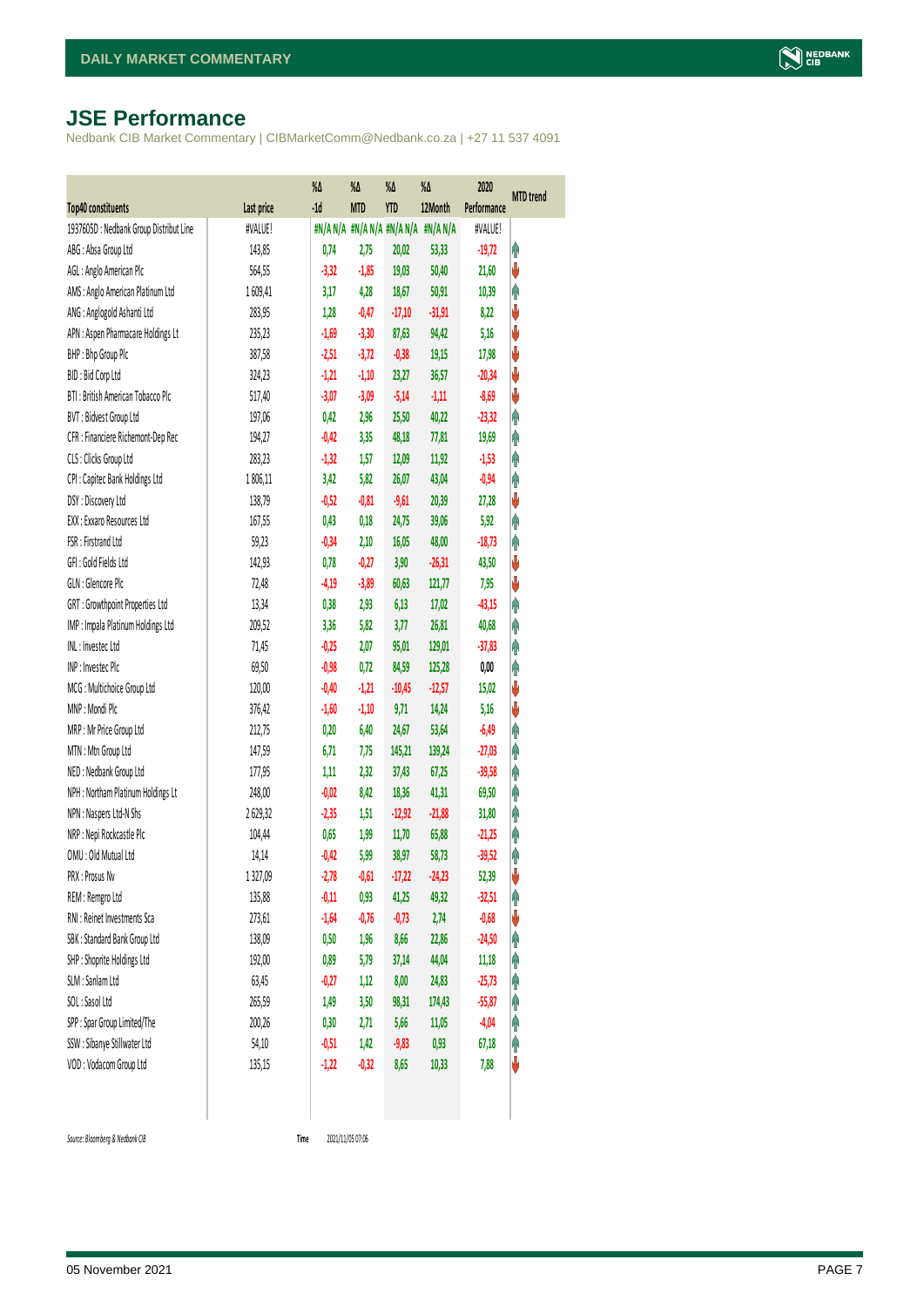## <span id="page-7-0"></span>**Economics**

Nedbank CIB Market Commentary | CIBMarketComm@Nedbank.co.za | +27 11 537 4091

#### **UK**

- The BoE kept its benchmark interest rate changed at 0,1% at its November MPC meeting. This was decided in a majority vote of 7 to 2. The BoE cut its growth forecasts for 2022 to 5%, from 6% previously, due to supply chain-related disruptions and higher energy costs impacting consumption. It now expects growth to slow to 1,5% in 2023 and 1% in 2024. Inflation is expected to rise to 5% in April 2022.
- The corporate bond target remained unchanged at 20bn while the Gilt Purchase Target was also left unchanged at 875bn.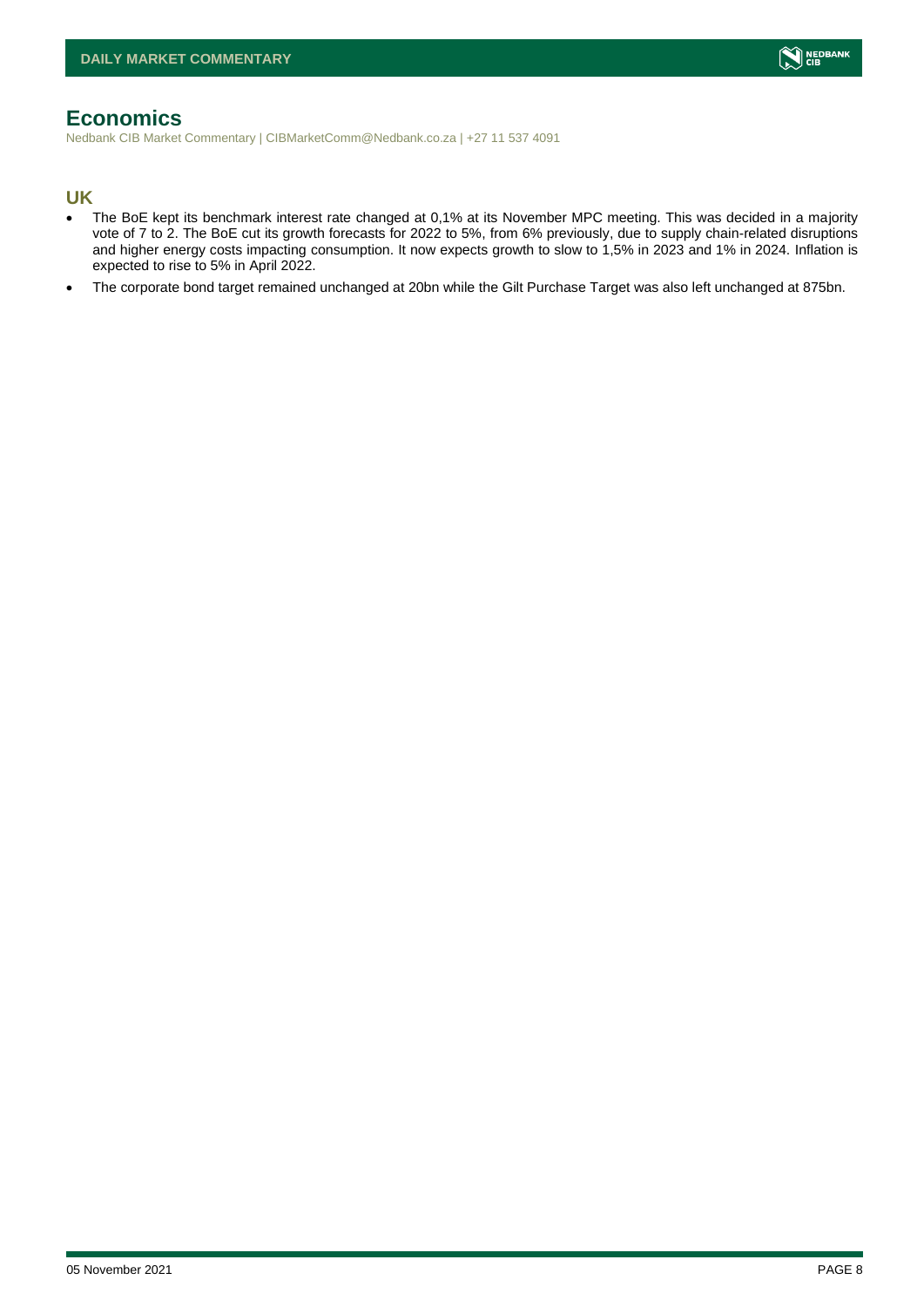# <span id="page-8-0"></span>**Economic Calendar**

Nedbank CIB Market Commentary | CIBMarketComm@Nedbank.co.za | +27 11 537 4091

|                          | Country | Event                              | Period           | Survey          | Actual                   | Prior      | Revised    |
|--------------------------|---------|------------------------------------|------------------|-----------------|--------------------------|------------|------------|
| 04-November              |         |                                    |                  |                 |                          |            |            |
| 09:00 AM                 | GE      | Factory Orders WDA YoY             | SEP              | 11,3%           | 10,4%                    | 11,7%      | 10,4%      |
| 10:55 AM                 | GE      | Markit Germany Services PMI        | OCT F            | 52,4            | 52,4                     | 52,4       |            |
| 11:00 AM                 | EC      | Markit Eurozone Services PMI       | OCT F            | 54,7            | 54,6                     | 54,6       |            |
| 12:00 PM                 | EC      | PPI YoY                            | SEP              | 15,4%           | 16,0%                    | 13,4%      |            |
| 02:00 PM                 | UK      | Bank of England Bank Rate          | NOV <sub>4</sub> | 0,10%           | 0,10%                    | 0,10%      |            |
| 02:00 PM                 | UK      | <b>BOE Corporate Bond Target</b>   | <b>NOV</b>       | GBP 20b         | GBP 20b                  | GBP 20b    |            |
| 02:00 PM                 | UK      | <b>BOE Asset Purchase Target</b>   | <b>NOV</b>       | GBP 875b        | GBP 875b                 | GBP 875b   |            |
| 02:30 PM                 | US      | <b>Continuing Claims</b>           | SEP 4            | 2150k           | 2105k                    | 2243k      |            |
| 02:30 PM                 | US      | Initial Jobless Claims             | SEP 11           | 275k            | 269k                     | 281k       |            |
| 02:30 PM                 | US      | Trade Balance                      | <b>SEP</b>       | USD -80,2b      | USD -80,9b               | USD -73,3b | USD -72,8b |
| 05-November              |         |                                    |                  |                 |                          |            |            |
| 12:00 AM                 | СH      | <b>BoP Current Account Balance</b> | 3QP              | $\blacksquare$  | USD 53,3b                | USD 0,1b   |            |
| 01:30 AM                 | JN      | Overall Household Spending YoY     | SEP              | $-3,50%$        | $-1,90%$                 | $-3,00%$   |            |
| 09:00 AM                 | GE      | Industrial Production WDA YoY      | SEP              | 1,30%           |                          | 1,70%      |            |
| 12:00 PM                 | EC      | Retail Sales YoY                   | SEP              | 1,5%            |                          | 0,0%       |            |
| 02:30 PM                 | US      | Average Hourly Earnings YoY        | OCT              | 4,9%            | $\blacksquare$           | 4,6%       |            |
| 02:30 PM                 | US      | Change in Nonfarm Payrolls         | OCT              | 450k            |                          | 194k       |            |
| 02:30 PM                 | US      | Unemployment Rate                  | OCT              | 4,7%            | $\blacksquare$           | 4,8%       |            |
| 02:30 PM                 | US      | Labor Force Participation Rate     | OCT              | 61,7%           |                          | 61,6%      |            |
| 09:00 PM                 | US      | Consumer Credit                    | SEP              | USD 16,0b       |                          | USD 14,4b  |            |
| 08-November              |         |                                    |                  |                 |                          |            |            |
| 07:00 AM                 | JN      | Leading Index CI                   | SEP P            | 99,8            | $\frac{1}{2}$            | 101,3      |            |
| 08:00 AM                 | SA      | Gross Reserves                     | <b>OCT</b>       |                 | $\overline{\phantom{a}}$ | USD 57,1b  |            |
| 08:00 AM                 | SA      | Net Reserves                       | OCT              | USD 55,2b       | $\overline{\phantom{a}}$ | USD 55,0b  |            |
| 11:30 AM                 | EC      | Sentix Investor Confidence         | <b>NOV</b>       | 0,0             |                          | 16,9       |            |
| 09-November              |         |                                    |                  |                 |                          |            |            |
| 01:50 AM                 | JN      | Trade Balance BoP Basis            | SEP              | JPY -357b       | $\frac{1}{2}$            | JPY -372b  |            |
| 01:50 AM                 | JN      | BoP Current Account Adjusted       | SEP              | JPY 863b        | $\overline{\phantom{a}}$ | JPY 1043b  |            |
| 09:00 AM                 | GE      | <b>Current Account Balance</b>     | <b>SEP</b>       | EUR 0,0b        |                          | EUR 17,9b  |            |
| 09:00 AM                 | GE      | Imports SA MoM                     | SEP              | 0,00%           |                          | 2,40%      |            |
| 09:00 AM                 | GE      | Exports SA MoM                     | SEP              | 0,00%           |                          | $-1,10%$   |            |
| 09:00 AM                 | GE      | Trade Balance                      | SEP              | <b>EUR 0,0b</b> | $\overline{\phantom{a}}$ | EUR 11,7b  |            |
| 12:00 PM                 | EC      | <b>ZEW Survey Expectations</b>     | <b>NOV</b>       |                 |                          | 21,0       |            |
| 12:00 PM                 | GE      | <b>ZEW Survey Expectations</b>     | <b>NOV</b>       | 21,0            |                          | 22,3       |            |
| 12:00 PM                 | GE      | ZEW Survey Current Situation       | <b>NOV</b>       | 0,0             |                          | 21,6       |            |
| 03:30 PM                 | US      | PPI Final Demand YoY               | <b>OCT</b>       | 8,60%           | $\frac{1}{2}$            | 8,60%      |            |
|                          |         |                                    |                  |                 |                          |            |            |
| <b>Source: Bloomberg</b> |         | 2021/11/05 07:05                   |                  |                 |                          |            |            |